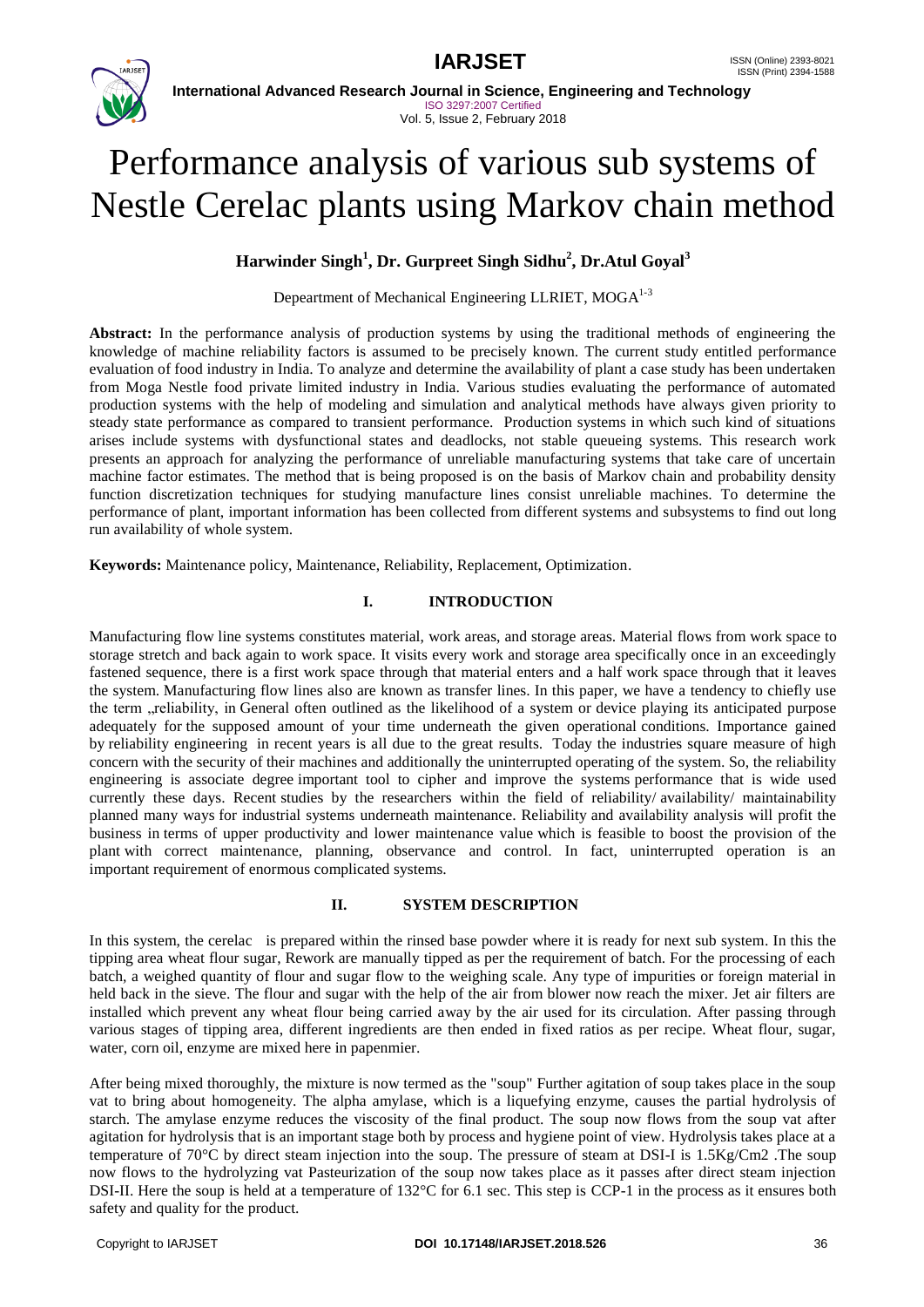

### **International Advanced Research Journal in Science, Engineering and Technology**

ISO 3297:2007 Certified Vol. 5, Issue 2, February 2018



Fig. 3.2 Process flow diagram of base powder preparation sub-system

The distribution vat holds the soup that has passed through the two main critical control points of the process. From this distribution vat the soup is now fed to the four roller dryers with the help of their respective product pumps. Dryer Roller important function is to dry the soup by forming a thin layer on the dryer drums and hence remove the moisture. Steam is injected in the hollow drum through the Johnson joint .The surface of the roller dryers is very smoothing devoid of any edges or crevices. The outer surface of the drums is chrome plated. This is to impart the rollers greater strength to avoid wear and tear and also to enhance its surface qualities.

#### **III. NOTATIONS AND ASSUMPTIONS**

#### **Notations**

Tipping Unit (T): One unit subjected to major failure only.

Papenmier Unit (P): One unit subjected to major failure only.

Hydrolysis Unit (H): One unit subjected to major failure only.

Pasteurization Unit (A): One unit subjected to major failure only.

Distribution Unit (D): One unit subjected to major failure only.

Dry Roller Unit (R): One unit subjected to major failure only.

 $\lambda_i$ : Failure rate of T,P,H,A,D& R units, (i = 1,2,3,4,5,6).

 $u_i =$ Repair rate T,P,H,A,D& R units, (i = 1,2,3,4,5,6).

- o: Represents the system/sub-system is operating.
- r: Component/sub-system is under repair.
- g: Component is working in good condition.
- s: Laplace transform variable
- $\lambda_i$  (t): Represents derivative w. r. t't'

# **5.3 Assumptions**

- a) All the sub-systems are initially operating and all the sub-systems are initially in good state.
- b) Each unit has two states, good and failed.
- c) It is also assumed that there is only one repair facility to handle corrective maintenance.
- d) Each unit is good as new after repair.
- e) The failure rates and repair rates of all units are taken constant.
- f) Failure and repair events are statistically independent.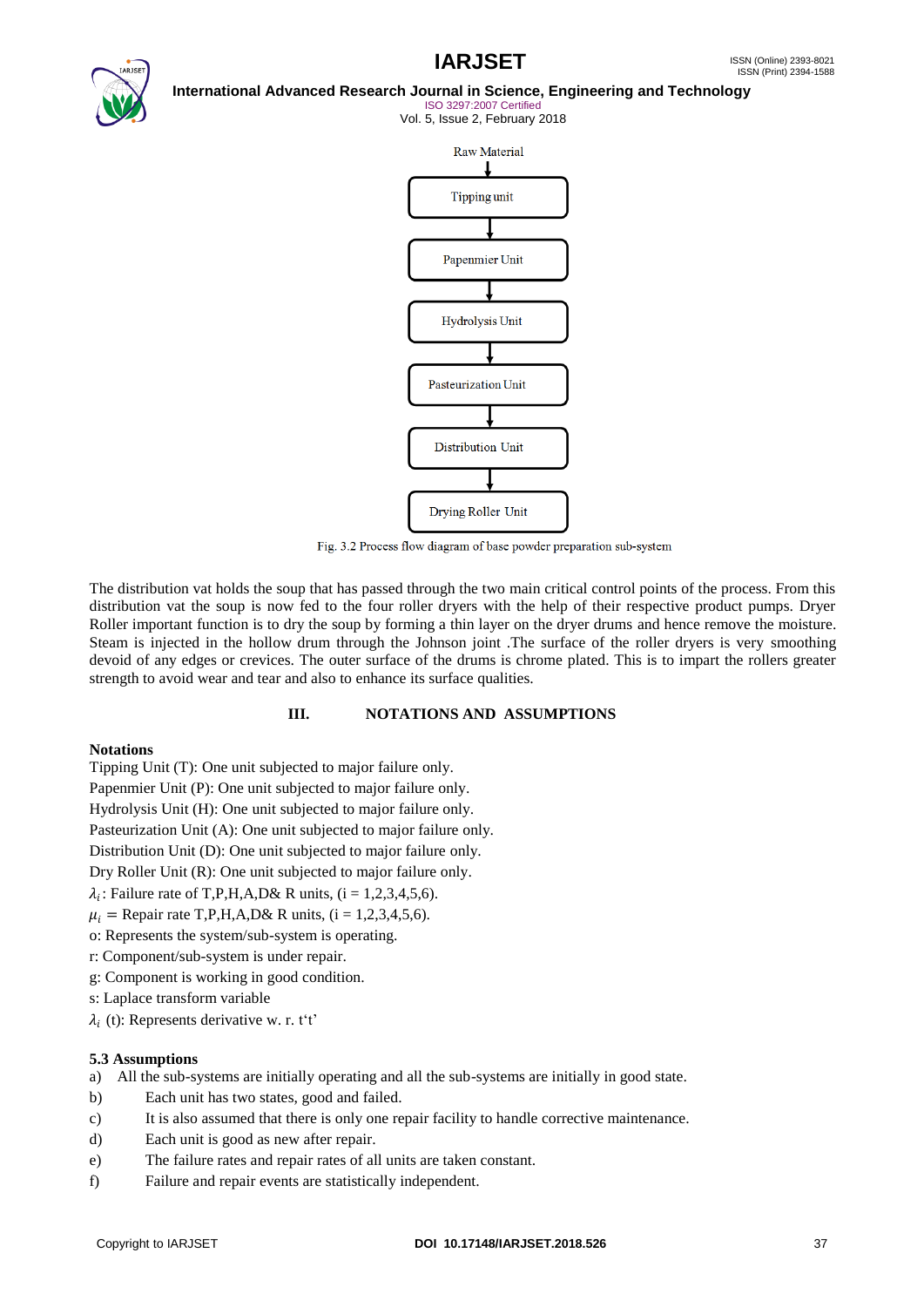

**International Advanced Research Journal in Science, Engineering and Technology**

ISO 3297:2007 Certified Vol. 5, Issue 2, February 2018

# **IV.MATHEMATICAL ANALYSIS AND NUMERICAL RESULTS OF THE SYSTEM**

Probability consideration gives the following first order differential-difference equations associated with the state transition diagram of sub-system as shown in fig 3.3.



Fig. 2 Base Powder preparation sub-system state transition diagram

| $P'_0(t) + (\lambda_1 + \lambda_2 + \lambda_3 + \lambda_4 + \lambda_5 + \lambda_6)P_0(t) = \mu_1 P_1(t) + \mu_2 P_2(t) + \mu_3 P_3(t) + \mu_4 P_4(t) + \mu_5 P_5(t) + \mu_6 P_6(t)$ |     |
|-------------------------------------------------------------------------------------------------------------------------------------------------------------------------------------|-----|
| $P'_0(t) + \alpha_1 P_0(t) = \mu_1 P_1(t) + \mu_2 P_2(t) + \mu_3 P_3(t) + \mu_4 P_4(t) + \mu_5 P_5(t) + \mu_6 P_6(t)$                                                               | (1) |
| Where $\alpha_1 = \lambda_1 + \lambda_2 + \lambda_3 + \lambda_4 + \lambda_5 + \lambda_6$                                                                                            |     |
| $P'_1(t) + \mu_1 P_1(t) = \lambda_1 P_0(t)$                                                                                                                                         | (2) |
| $P'_2(t) + \mu_2 P_2(t) = \lambda_2 P_0(t)$                                                                                                                                         | (3) |
| $P'_{3}(t) + \mu_{3}P_{3}(t) = \lambda_{3}P_{0}(t)$                                                                                                                                 | (4) |
| $P'_4(t) + \mu_4 P_4(t) = \lambda_4 P_0(t)$                                                                                                                                         | (5) |
| $P_5(t) + \mu_5 P_5(t) = \lambda_5 P_0(t)$                                                                                                                                          | (6) |
| $P_6(t) + \mu_6 P_6(t) = \lambda_6 P_0(t)$                                                                                                                                          | (7) |
|                                                                                                                                                                                     |     |

# With initial condition at time  $t = 0$

 $P_i(t) = 1$ For i = 0  $P_i(t) = 0$ For  $i \neq 0$ 

# **1) Solution of equations**

Solving above equations after taking Laplace transformation of equations (2)-(5), the following Laplace transformations of state probabilities as obtained:

$$
P_i(s) = K_i P_0(s) \qquad \text{For } i = 1 \text{ to } 6
$$
 (8)

Where

$$
K_1 = \frac{\lambda_1}{s + \mu_1}, \qquad K_2 = \frac{\lambda_2}{s + \mu_2}
$$
  

$$
K_3 = \frac{\lambda_3}{s + \mu_3}, \qquad K_4 = \frac{\lambda_4}{s + \mu_4}
$$
  

$$
K_5 = \frac{\lambda_5}{s + \mu_5}, \qquad K_6 = \frac{\lambda_6}{s + \mu_6}
$$

Taking Laplace transformation of equation (1) using initial condition and relation with (8), we get  $sP_0(s) + \alpha_1 P_0(s) = 1 + \mu_1 K_1 P_0(s) + \mu_2 K_2 P_0(s) + \mu_3 K_3 P_0(s) + \mu_4 K_4 P_0(s) + \mu_5 K_5 P_0(s) + \mu_6 K_6 P_0(s)$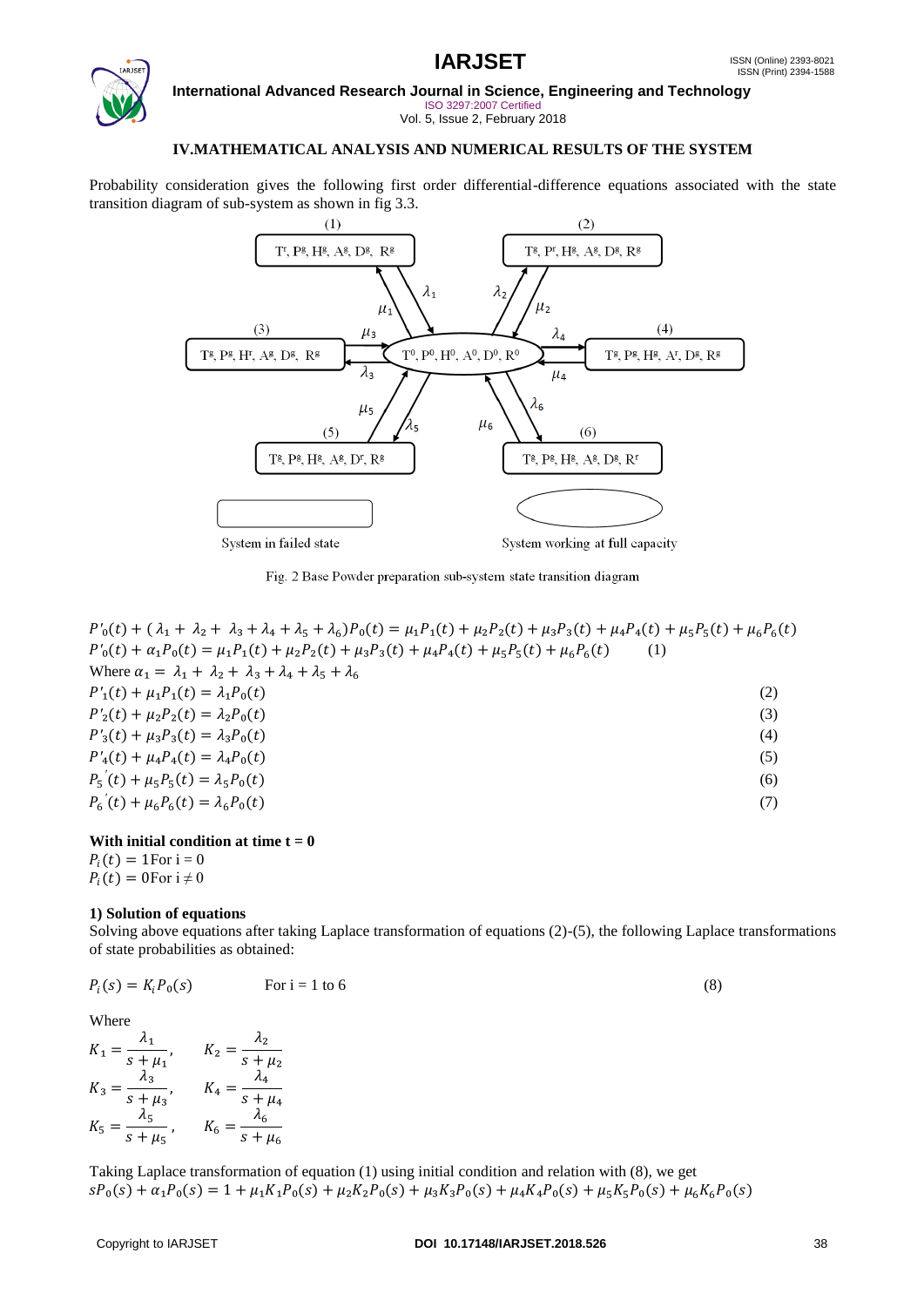

#### **International Advanced Research Journal in Science, Engineering and Technology** ISO 3297:2007 Certified Vol. 5, Issue 2, February 2018

 $(s + \alpha_1)P_0(s) = 1 + P_0(s)(\mu_1K_1 + \mu_2K_2 + \mu_3K_3 + \mu_4K_4 + \mu_5K_5 + \mu_6K_6)$  $P_0(s) = \{(s + \alpha_1) - (\mu_1 K_1 + \mu_2 K_2 + \mu_3 K_3 + \mu_4 K_4 + \mu_5 K_5 + \mu_6 K_6)\}^{-1}$  (9) Laplace transformation of availability function A(t) is obtained as  $A(s) = P_0(s)$  (10) Where  $P_0(s)$  is given by equation (9)7 Inversion of  $A(s)$  gives the availability function  $A(t)$ 

# **2) Steady state behavior of sub-system**

Now applying steady state condition on first order differential-difference equation setting  $t \rightarrow \infty$ ,  $d / dt = 0$ 

The limiting probabilities from equation (1) to (7) are:

 $\alpha_1 P_0 = \mu_1 P_1 + \mu_2 P_2 + \mu_3 P_3 + \mu_4 P_4 + \mu_5 P_5 + \mu_6 P_6$ (11)

$$
\mu_1 P_1 = \lambda_1 P_0 \tag{12}
$$
\n
$$
\mu_2 P_2 = \lambda_2 P_0 \tag{13}
$$
\n
$$
\mu_3 P_3 = \lambda_3 P_0 \tag{14}
$$
\n
$$
\mu_4 P_4 = \lambda_4 P_0 \tag{15}
$$
\n
$$
\mu_5 P_5 = \lambda_5 P_0 \tag{16}
$$
\n
$$
\mu_6 P_6 = \lambda_6 P_0 \tag{17}
$$
\nSolving these equations recursively, we get

Solving these equations recursively, we go

$$
P_i = L_i P_0
$$
 Where  $i = 1$  to 6 (18)  
Where

 $L_i = \lambda_i / \mu_i$ 

Using normalizing equation, when sum of all the probabilities is equal to one than

$$
\sum_{i=0}^{6} P_i = 1, gives
$$
  
\n
$$
P_0 + P_1 + P_2 + P_3 + P_4 + P_5 + P_6 = 1
$$
  
\n
$$
P_0 = [1 + \sum_{i=1}^{6} \frac{\lambda_i}{\mu_i}]^{-1}
$$
\n(19)

**The overall steady state availability of Base Powder preparation sub-system when running at full capacity is given by:**

 $AFC = P_0$ Where  $P_0$  is given by equation (19)

$$
AFC = [1 + \sum_{i=1}^{6} \frac{\lambda_i}{\mu_i}]^{-1}
$$

 $\Delta_1 = 0.002 \lambda_2 = 0.006, \lambda_3 = 0.001, \lambda_4 = 0.003, \lambda_5 = 0.01, \lambda_6 = 0.0008 \& \mu_1 = 0.2, \mu_2 = 0.25, \mu_3 = 0.0008$ 0.33,  $\mu_4 = 0.2, \mu_5 = 0.125, \mu_6 = 0.08$ 

 $AFC = 0.8756$ 

# **V.PERFORMANCE ANALYSIS**

The effects of failure rate, repair rate and maintenance rate of various components and sub components comprising the sub-system are examined and their impact on availability are described in following tables.

# **(A) Effect of failure rate of Tipping unit on availability (AFC):**

Taking,  $\lambda_2 = 0.006$ ,  $\lambda_3 = 0.001$ ,  $\lambda_4 = 0.003$ ,  $\lambda_5 = 0.01$ ,  $\lambda_6 = 0.0008$  &  $\mu_1 = 0.2$ ,  $\mu_2 = 0.25$ ,  $\mu_3 = 0.33$ ,  $\mu_4 = 0.001$  $0.2, \mu_5 = 0.125, \mu_6 = 0.08$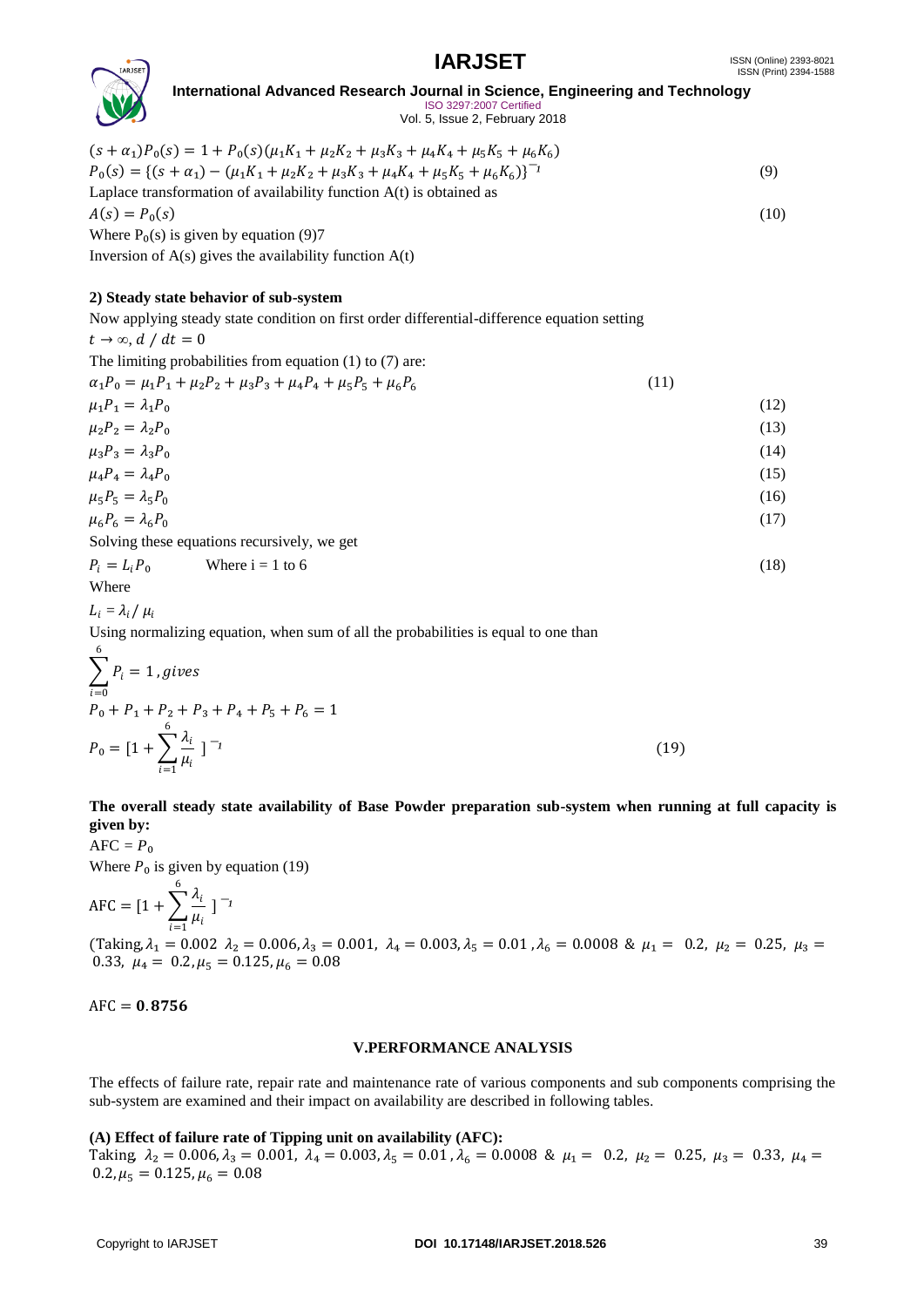

**International Advanced Research Journal in Science, Engineering and Technology** ISO 3297:2007 Certified

Vol. 5, Issue 2, February 2018

# Table 1 Steady state availability versus failure rate of Tipping unit

| $n_1$      | 0.002  | 0.004  | 0.006  | 0.008  |
|------------|--------|--------|--------|--------|
| <b>AFC</b> | 0.8756 | 0.8680 | 0.8606 | 0.8532 |

# **(B) Effect of failure rate of Papenmier unit on availability (AFC):**

Taking,  $\lambda_1 = 0.002$ ,  $\lambda_3 = 0.001$ ,  $\lambda_4 = 0.003$ ,  $\lambda_5 = 0.01$ ,  $\lambda_6 = 0.0008$  &  $\mu_1 = 0.2$ ,  $\mu_2 = 0.25$ ,  $\mu_3 = 0.33$ ,  $\mu_4 = 0.002$  $0.2, \mu_5 = 0.125, \mu_6 = 0.08$ 

| Table 2 Steady state availability versus failure rate of Papenmier unit |  |  |
|-------------------------------------------------------------------------|--|--|
|                                                                         |  |  |

| $\lambda_2$ | 0.006  | 0.012  | 0.018  | 0.024  |
|-------------|--------|--------|--------|--------|
| <b>AFC</b>  | 0.8756 | 0.8576 | 0.8403 | 0.8237 |

# **(C) Effect of failure rate of Hydrolysis unit availability (AFC):**

Taking,  $\lambda_1 = 0.002$ ,  $\lambda_2 = 0.006$ ,  $\lambda_4 = 0.003$ ,  $\lambda_5 = 0.01$ ,  $\lambda_6 = 0.0008$  &  $\mu_1 = 0.2$ ,  $\mu_2 = 0.25$ ,  $\mu_3 = 0.33$ ,  $\mu_4 =$  $0.2, \mu_5 = 0.125, \mu_6 = 0.08$ 

Table 3 Steady state availability versus failure rate of Hydrolysis unit

| $\lambda_3$ | 0.001  | 0.002  | 0.003  | 0.004  |
|-------------|--------|--------|--------|--------|
| <b>AFC</b>  | 0.8756 | 0.8733 | 0.8710 | 0.8687 |

# **(D) Effect of failure rate of Pasteurization unit on availability (AFC):**

Taking,  $\lambda_1 = 0.002$ ,  $\lambda_2 = 0.006$ ,  $\lambda_3 = 0.001$ ,  $\lambda_5 = 0.01$ ,  $\lambda_6 = 0.0008$  &  $\mu_1 = 0.2$ ,  $\mu_2 = 0.25$ ,  $\mu_3 = 0.33$ ,  $\mu_4 =$  $0.2, \mu_5 = 0.125, \mu_6 = 0.08$ 

Table 4 Steady state availability versus failure rate of Pasteurizing unit

| $n_4$      | 0.003  | 0.006  | 0.009  | 0.012  |
|------------|--------|--------|--------|--------|
| <b>AFC</b> | 0.8756 | 0.8643 | 0.8532 | 0.8424 |

# **(E) Effect of failure rate of Distribution unit on availability (AFC):**

Taking,  $\lambda_1 = 0.002$ ,  $\lambda_2 = 0.006$ ,  $\lambda_3 = 0.001$ ,  $\lambda_4 = 0.003$ ,  $\lambda_6 = 0.0008$  &  $\mu_1 = 0.2$ ,  $\mu_2 = 0.25$ ,  $\mu_3 = 0.33$ ,  $\mu_4 = 0.2, \mu_5 = 0.125, \mu_6 = 0.08$ 

Table 5 Steady state availability versus failure rate of Distribution unit

| $\lambda_{5}$ | 0.01   | 0.02   | 0.03   | 0.04   |
|---------------|--------|--------|--------|--------|
| <b>AFC</b>    | 0.8756 | 0.8183 | 0.7680 | 0.7236 |

# **(F) Effect of failure rate of drying roller unit on availability (AFC):**

Taking,  $\lambda_1 = 0.002$ ,  $\lambda_2 = 0.006$ ,  $\lambda_3 = 0.001$ ,  $\lambda_4 = 0.003$ ,  $\lambda_5 = 0.01$  &  $\mu_1 = 0.2$ ,  $\mu_2 = 0.25$ ,  $\mu_3 = 0.33$ ,  $\mu_4 =$  $0.2, \mu_5 = 0.125, \mu_6 = 0.08$ 

Table 6 Steady state availability versus failure rate of drying roller

| $\mathcal{A}_6$ | 0.0008 | 0.0016  | $\tilde{\phantom{a}}$<br>0.0024 | 0.0032 |
|-----------------|--------|---------|---------------------------------|--------|
| AFC             | 0.8756 | 0.08680 | 0.8606                          | 0.8532 |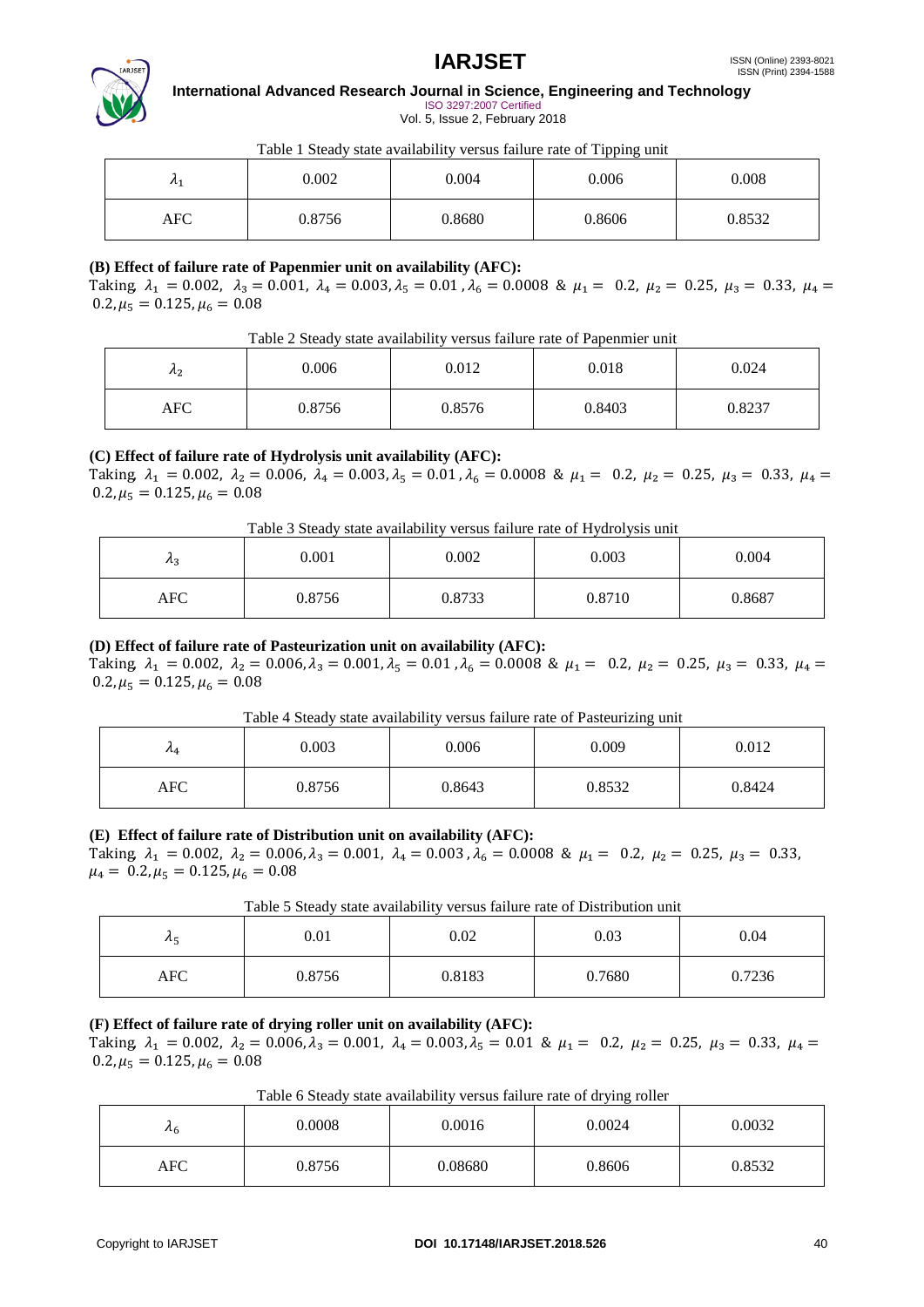

 $\blacksquare$ 

# **International Advanced Research Journal in Science, Engineering and Technology** ISO 3297:2007 Certified

Vol. 5, Issue 2, February 2018

# **(G) Effect of repair rate of Tipping unit on availability (AFC):**

Taking,  $\lambda^1 = 0.002$ ,  $\lambda^2 = 0.006$ ,  $\lambda^3 = 0.001$ ,  $\lambda^4 = 0.003$ ,  $\lambda_5 = 0.01$ ,  $\lambda_6 = 0.0008$  &  $\mu^2 = 0.25$ ,  $\mu^3 = 0.33$ ,  $\mu^4 = 0.2$ ,  $\mu_5 = 0.125$ ,  $\mu_6 = 0.08$ 

| Table 7 Steady state availability versus repair rate of Tipping unit |        |        |        |        |  |
|----------------------------------------------------------------------|--------|--------|--------|--------|--|
| $\mu_1$                                                              |        | 0.4    | 0.6    | 0.8    |  |
| AFC                                                                  | 0.8756 | 0.8795 | 0.8808 | 0.8814 |  |

# **(H) Effect of repair rate of Papenmier unit on availability (AFC):**

Taking,  $\lambda_1 = 0.002$ ,  $\lambda_2 = 0.006$ ,  $\lambda_3 = 0.001$ ,  $\lambda_4 = 0.003$ ,  $\lambda_5 = 0.01$ ,  $\lambda_6 = 0.0008$  &  $\mu_1 = 0.2$ ,  $\mu_3 = 0.33$ ,  $\mu_4 = 0.002$  $0.2, \mu_5 = 0.125, \mu_6 = 0.08$ 

| μ2         | 0.25   | Tuolo o Dicau i baato a famaomiti Terbab repair rato or I apennier anni<br>0.50 | 0.75   |        |
|------------|--------|---------------------------------------------------------------------------------|--------|--------|
| <b>AFC</b> | 0.8756 | 0.8849                                                                          | 0.8881 | 0.8897 |

# Table 8 Steady state availability versus repair rate of Papenmier unit

# **(I) Effect of repair rate of Hydrolysis unit on availability (AFC):**

Taking,  $\lambda_1 = 0.002$ ,  $\lambda_2 = 0.006$ ,  $\lambda_3 = 0.001$ ,  $\lambda_4 = 0.003$ ,  $\lambda_5 = 0.01$ ,  $\lambda_6 = 0.0008$  &  $\mu_1 = 0.2$ ,  $\mu_2 = 0.25$ ,  $\mu_4 = 0.002$  $0.2, \mu_5 = 0.125, \mu_6 = 0.08$ 

|  | Table 9 Steady state availability versus repair rate of Hydrolysis unit |      |  |
|--|-------------------------------------------------------------------------|------|--|
|  | ი 66                                                                    | n oo |  |

| $\mu_3$    | 0.33   | 0.66   | 0.99   | $\Omega$<br>$\overline{1}$ |
|------------|--------|--------|--------|----------------------------|
| <b>AFC</b> | 0.8756 | 0.8768 | 0.8772 | 0.8774                     |

# **(J) Effect of repair rate of Pasteurization unit on availability (AFC):**

Taking,  $\lambda_1 = 0.002$ ,  $\lambda_2 = 0.006$ ,  $\lambda_3 = 0.001$ ,  $\lambda_4 = 0.003$ ,  $\lambda_5 = 0.01$ ,  $\lambda_6 = 0.0008$  &  $\mu_1 = 0.2$ ,  $\mu_2 = 0.25$ ,  $\mu_3 = 0.002$  $0.33, \mu_5 = 0.125, \mu_6 = 0.08$ 

Table 10 Steady state availability versus repair rate of Pasteurization unit

| $\mu_4$ | 0.2    | 0.4    | 0.6    | 0.8    |
|---------|--------|--------|--------|--------|
| AFC     | 0.8756 | 0.8814 | 0.8834 | 0.8843 |

# **(K) Effect of repair rate of Distribution unit on availability (AFC):**

Taking,  $\lambda_1 = 0.002$ ,  $\lambda_2 = 0.006$ ,  $\lambda_3 = 0.001$ ,  $\lambda_4 = 0.003$ ,  $\lambda_5 = 0.01$ ,  $\lambda_6 = 0.0008$  &  $\mu_1 = 0.2$ ,  $\mu_2 = 0.25$ ,  $\mu_3 = 0.002$ 0.33,  $\mu_4 = 0.2$ ,  $\mu_6 = 0.08$ 

Table 11 Steady state availability versus repair rate of Distribution unit

| μ5  | 0.125  | 0.250  | 0.375  | 0.500  |
|-----|--------|--------|--------|--------|
| AFC | 0.8756 | 0.9187 | 0.9301 | 0.9315 |

**(L) Effect of repair rate of drying roller unit on availability (AFC):** Taking,  $\lambda_1 = 0.002$ ,  $\lambda_2 =$ 0.006,  $\lambda_3 = 0.001$ ,  $\lambda_4 = 0.003$ ,  $\lambda_5 = 0.01$ ,  $\lambda_6 = 0.0008$  &  $\mu_1 = 0.2$ ,  $\mu_2 = 0.25$ ,  $\mu_3 = 0.33$ ,  $\mu_4 = 0.2$ ,  $\mu_5 = 0.001$ 0.125,

#### Table 12 Steady state availability versus repair rate of Drying roller

| ~<br>۰u | 0.08 | 0.16 | $\sim$<br>∪.∠+ | 2.22<br>∪⊷∠ |
|---------|------|------|----------------|-------------|
|---------|------|------|----------------|-------------|